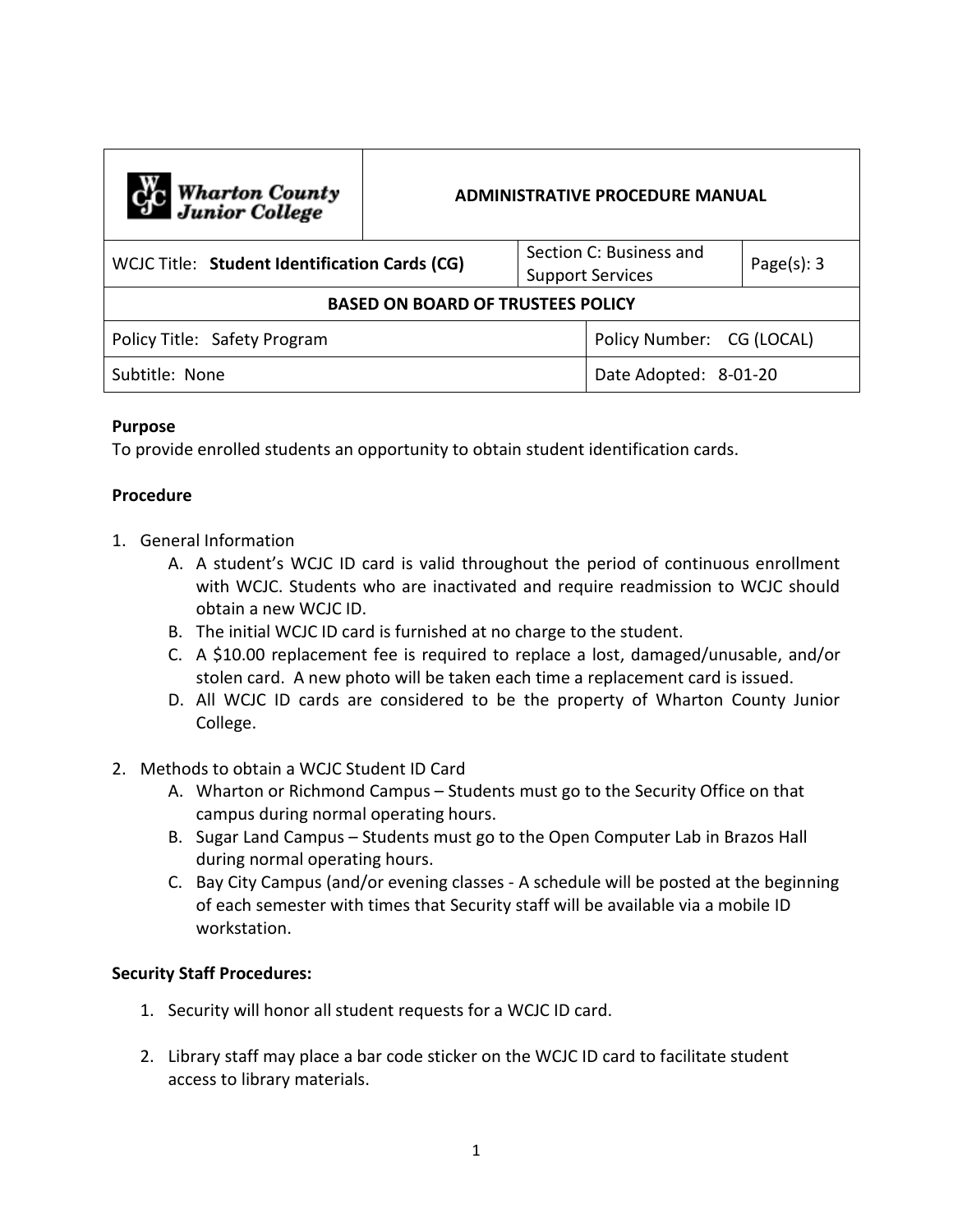- 3. No lanyards, clips, or clear covers will be provided.
- 4. ID cards will be made at the Wharton and Richmond campuses utilizing the Dowley Security Card Access Program. The Facility Code will be "123".
- 5. ID cards will be made at the Sugar Land campus in the Open Computer Lab. The ID cards will be made by using the ID Pro software that is currently in use.
- 6. ID cards will be made at the Bay City campus on the date/time designated by Security.
- 7. Students must present a valid (not expired) form of identification prior to being issued a WCJC ID card. An exception can be made with approval by the Director of Security, a Vice President, or the President. A fee slip for the current term is required. Students will be asked verification questions to make a positive identification.
	- A. Valid Forms of ID:
		- State Driver's License (including state-issued temporary or provisional licenses with photos)
		- State-issued Identification Card
		- U.S. or Foreign-Issued Passport
		- Permanent Resident Card (i.e., Green Card, Resident Alien Card)
		- Mexican Consular ID
		- Student Visa
		- Certificate of Naturalization
	- B. The following must be legible on the ID
		- Student's name (if the name on the ID is different from the name in the WCJC system, there must be documentation of the name change such as: birth certificate, divorce decree, etc.)
		- ID number (passport number, driver's license number, etc.)
		- Date of Birth
		- Issuance date (if applicable)
		- State of issuance
		- Expiration date
	- C. The following documents alone are NOT sufficient for identity verification but may be used by WCJC staff to assist to verify a person's identity.
		- Social Security Card
		- Birth Certificate
		- Bank Cards (even if they include the cardholder's photo)
		- Employer ID
		- University ID
		- Voter Registration Card